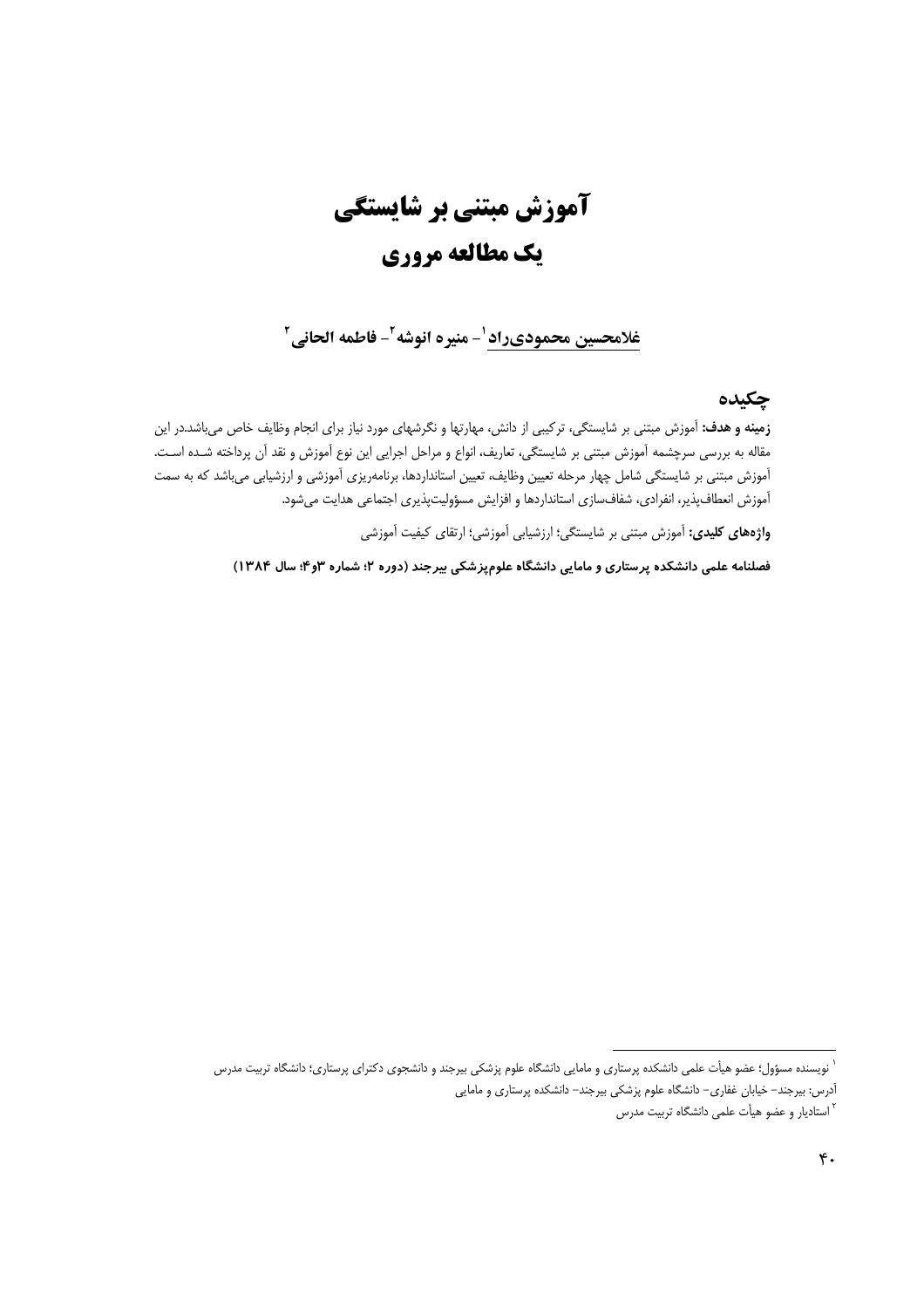#### مقدمه

پاسخگویی سازمانها، یک موضوع معمول در جامعه امروزی است. بهتر بودن خدمات، به وسیله مشتری تفسیر میشود (۱). بسیاری از انجمنهای حرفهای پاسخگو، برای ارتقای کیفیت خدمات خود به تعیین ویژگیهای حرفهای مبتنی بر شایستگی روی آوردهاند و در جهت تایید عملکرد شایسته، به شیوههای مختلف بررسی توجه نشان دادهاند (۲).

مفهوم آموزش مبتنی بر شایستگی $\mathrm{(CBE)}^{\mathrm{l}}$  بویژه در آموزش حرفهای و سطوح بالای آموزشی، دارای سابقه طولانی است. برنامههای آموزش مبتنی بر شایستگی، ابتدا در آمریکا معرفی و با آموزش معلمان در اواخر ۱۹۶۰ شروع شد؛ سپس در سایر آموزشهای حرفهای در سال ۱۹۷۰ رشد نمود (۴،۳) و در برنامههای آموزش شغلی انگلستان و آلمان ۱۹۸۰و آموزشهای شغلی و حرفهای در سال ۱۹۹۰در استرالیا به رسمیت شناخته شد.

شیوه مبتنی بر شایستگی نه تنها در تأثیر مهارتهای شغلی مورد بررسی و تأیید قرار گرفته، بلکه در ساختار و ارائه آموزشهای رسمی و برنامههای کارآموزی نیز مؤثراست.

برای جستجوی سرچشمه جنبش مبتنی بر شایستگی، بعضی از نویسندگان، هم زمانی آن را با تئوریهای مدیریت تیلور ذکر کردند؛ در حالی که واضح است بعضی از عناصر آموزش مبتنی بر شایستگی همراه با شیوههای تیلوری هستند و ممکن است با کارهای تیلور تحت تأثیر قرار گرفته باشند؛ آموزش مبتنی بر شایستگی، به طور مستقیم از جنبش موضوعات رفتاری در سال ۱۹۵۰ در آمریکا ناشی شده و مشخص شده که منبع آن از افكار آموزش دهندگانی مانند بنجامین بلوم بوده است.

جنبش موضوعات رفتاری، به بروندادهای مورد نظر برنامههای یادگیری توجه دارد؛ بویژه برای معلمان که موضوعات یادگیری را به صورت رفتارهای قابل مشاهده دانشجویان بیان کنند. جنبش، حامی موضوعات اختصاصی و عینی است که به طور مستقیم قابل مشاهده هستند و براساس این که این رفتارها وجود دارند يا وجود ندارند، مى توانند ثبت شوند. نويسندگان موضوعات رفتاری تشویق میشوند که بروندادهای عملی را بیان نمایند؛ این امر باعث مشاهدات پایا شده و اجازه تفاسیر انحرافی

را نمی دهند و در جهت تلاش برای دستیابی به این درجه از پایایی، بیان موضوعات آموزشی باید با افعالی شروع شوند که رفتار دانشجویان را توصیف میکنند؛ مانند بیان کردن، فهرست كردن، نام بردن، انتخاب كردن، محاسبه كردن و … (بلوم ١٩٧١). جنبش موضوعات رفتاري از اواخر ١٩۵٠تا ١٩۶٠ بالا گرفت

و از سال ۱۹۷۰ در چهار حیطه آموزش معلمان<sup>2</sup> (بلوم ۱۹۷۰)، مرجعی برای ساختن آزمون<sup>3</sup> (۱۹۷۸ Popham)، آزمون حداقل شایستگی<sup>4</sup> (Jaeger و ۱۹۸۰ Tittle) و آموزش مبتنی بر شایستگی (۱۹۷۵ Burke) تکامل پیدا کرد.

هرچند دلایل کشورهای متفاوت و در زمانهای مختلف برای معرفی آموزش مبتنی بر شایستگی و راههای عملی کردن این شیوه فرق میکند، ولی اصول پایه و اهداف این شیوه از سال ۱۹۶۰ اساساً بدون تغییر باقی مانده است؛ این اصول عبارتند از:

#### الف- تمركز بر روى بروندادها:

مشخصه اول آموزش مبتنی بر شایستگی تمرکز این شیوه آموزشی بر روی بروندادهای اختصاصی و بررسی آنهاست (که به شایستگیهای لازم برای انجام یک وظیفه مربوط میشود). این تمرکز بر بروندادها، اغلب با بسیاری از رویکردهای سنتی برنامههای آموزش مبتنی بر دروندادها در تضاد هستند (مانند شیوههایی که بر انتخاب دانش آموز/کارآموز، طول دوره درسی و برنامههای آموزشی، اندازه کلاس تناسب معلم به شاگرد و غیره توجه دارند.)

### ب- ارتباط بیشتر با محیط کار:

با توجه به مقالات نوشته شده، آموزش مبتنی بر شایستگی بیشتر از محتوی برنامههای آموزشی به محیط کار توجه دارند. معمولاً این باور بیان میشود که دورههای مبتنی بر مؤسسه بر به کارگیری تئوری یا دانش در انجام وظایف عملی و نقشهای کاری تأکید دارند.

ج- بروندادها به عنوان شایستگیهای قابل مشاهده: هدف بعدی آموزش مبتنی بر شایستگی بیان بروندادهای واضح و عملکردهای کاری قابل مشاهده می باشد. بنابراین الف- نیازهای کاری بهتر بیان میشود. ب– اهداف برنامههای آموزشی می تواند مجدداً تعریف و با

<sup>&</sup>lt;sup>1</sup> Competencies-Based Education

<sup>&</sup>lt;sup>2</sup> Mastery Learning

<sup>&</sup>lt;sup>3</sup> Criterion Referenced Testing

<sup>&</sup>lt;sup>4</sup> Minimum Competency Testing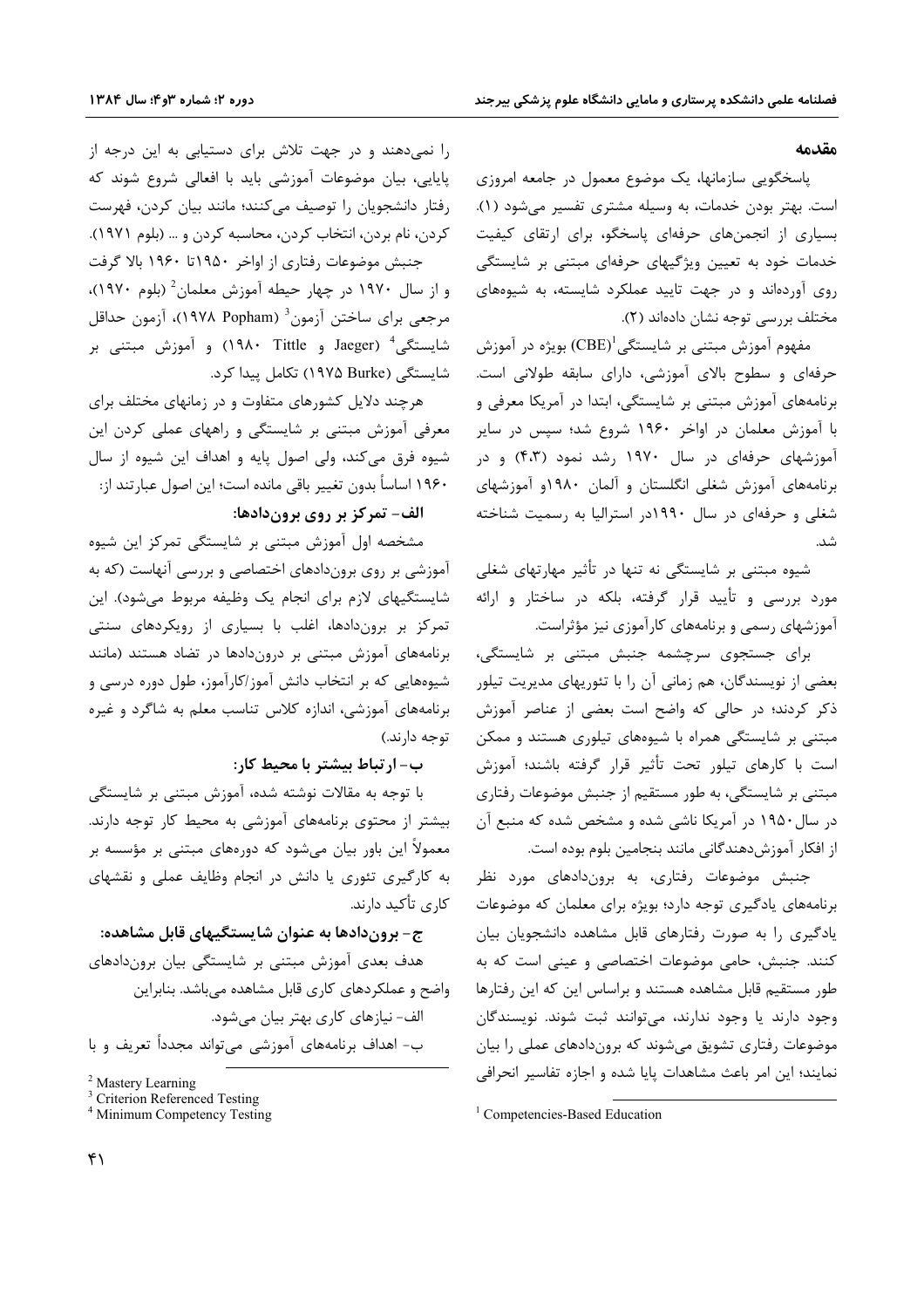دقت بیشتری بیان شود.

ج- احتمال قضاوت صحیح در ارتباط با میزان شایستگی به دست آمده بیشتراست.

د- بررسيها براي قضاوت صلاحيت

ه- بهبود مهارتهای مورد نیاز برای انجام یک شغل (۳)

تعاريف شايستگي:

- شایستگی ترکیبی از مهارتها و دانش مورد نیاز برای انجام وظايف اختصاصي است (۵).

- شایستگی به یک سری از وظایف خواسته شده توسط یک شغل، و تواناییهای لازم برای انجام آن بر اساس استاندارد مے باشد.

- شایستگی شامل انگیزه، ویژگیهای کارکنان، مهارت و دانش ایشان میباشد (۶).

- شیوه مبتنی بر شایستگی به انتظارات اجرایی و در واژه بروندادها اختصاص می یابد؛ یا بیشتر این که یک نفر چه می تواند انجام دهد تا دانش و ظرفیتهای وی مدّ نظر باشد (۷).

وضعیت فعلی آموزش پزشکی و پرستاری:

به طور سنتی، چارچوب کارآموزی پزشکی براساس زمان است و دانشجویان به صورت دورهای برای تعیین سطح، بررسی می شوند. به برونداد و فرآیند، جهت یادگیری وزن برابر داده شده، تأکید بر درک مفاهیم پایه و اصولی بوده و مهارتها به طور کلی ارزیابی میشوند (۲).

شواهد زیادی وجود دارد که شیوه جاری برای آموزش مهارتهای بالینی پزشکی، جهت آماده کردن دانشجویان ناکافی هستند. برخی محدودیتها شامل موارد زیر میباشد (۸):

- کاهش دسترسی به بیماران است که به دلیل کاهش زمان بستری در بیمارستان و تأکید بر مراقبت در اجتماع میباشد.

- با توجه به زمان و مكانى كه دانشجو دوره بالينى را می گذراند، ممکن است مواجهه با بیماران متفاوت باشد.

- فقدان انعطاف پذیری در زمان آموزش و شیوه یادگیری

در سال ۱۹۹۷ مدرسه پرستاری کلورادو، یکسری مصاحبههای گروه متمرکز با افراد ذینفع<sup>1</sup> را به منظور تعیین علل افزایش نارضایتی ها در ارتباط با برخی پیامدها انجام داد. این گروههای ذینفع شامل کارفرما، فارغالتحصیلان و دانشجویانی که

 $1$  Stakeholders

درگیر یکی از برنامههای آموزشی بودند، می شد.

كارفرماها معتقد بودند كه فارغ|لتحصيلان، اغلب فاقد شایستگی در بسیاری از حیطههای عملی و بالینی امروزی مانند تفكر انتقادى، ارتباطات،حل مسأله هستند و در ارتباط با استفاده از رایانه در سیستمهای اطلاعات بالینی و کار با دادهها و استفاده از شواهد در بالین مشکل دارند و در نهایت این که کارفرماها مشكلات زيادي براي انتقال فارغالتحصيلان از مرحله دانشجويي به بالینی دارند.

خود فارغ التحصیلان بیان کردند که احساس میکنند که آمادگی لازم برای عملکرد شایسته در موقعیتهای مختلف را ندارند؛ دانشجویان همچنین مانند افراد ذینفع احساس میکردند که برنامههای آموزشی فراگیر محور نیست (۱).

نحوه و مراحل اجرای برنامه آموزش مبتنی بر شايستگى:

معمولاً برای اجرای آموزش مبتنی بر شایستگی چهار مرحله انجام می شود (۶):

مرحله اول: تعریف وظایف و فعالیتهایی که انتظار میرود كاركنان انجام دهند.

مرحله دوم: شایستگیهای استاندارد شده برای شفافشدن نقشها و مسؤوليتهاى كاركنان

مرحله سوم: تعريف برنامه آموزشي

مرحله چهارم: ارزشیابی

برخی از صاحبنظران مانند Magnnies شیوه مبتنی بر شايستگي را در سه مرحله و به صورت زير تعريف مي كنند (٩):

۱- مشخص کردن ویژگیهای حرفهای

۲- آموز ش

۳- ارز شیابی

در این مقاله شیوه چهار مرحلهای توضیح داده خواهد شد.

مرحله اول: تعريف وظايف و فعاليتهايي كه انتظار مىرود كاركنان انجام دهند.

گروههای ذینفع نیاز دارند که کدها، اهداف کلیدی و عملکردها، اجزا و واحدهای شایستگی، شاخصهای اجرایی، درجه به کارگیری و پیش نویس دانشها و عملکردها را تعیین کنند. در این فرایند برای تعیین شایستگیهای آموزشی چندین گروه (کارکنان، کارفرمایان، افراد ناظر، مؤسسات آموزشی و درمانی،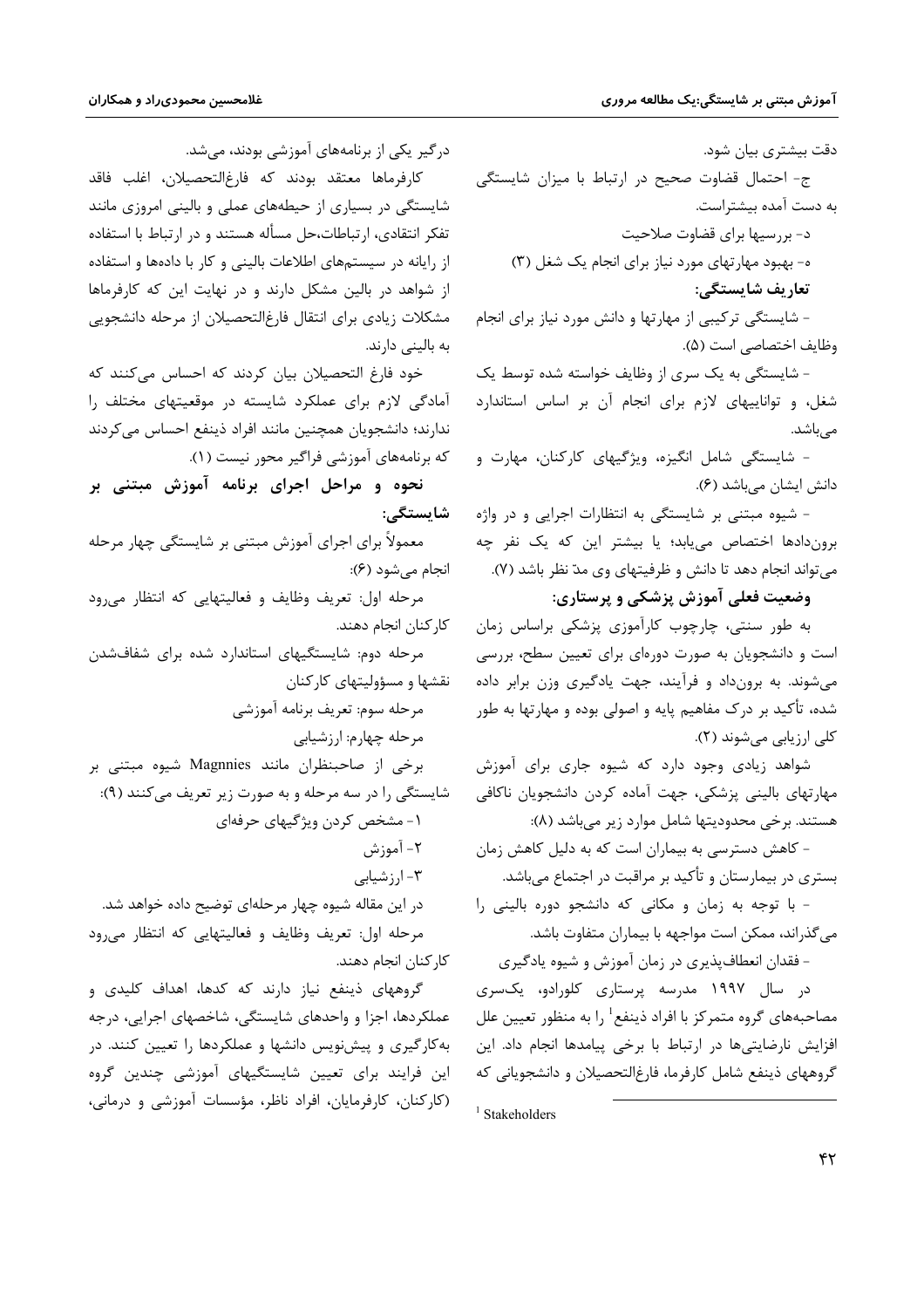سایر افراد ذینفع) در کنار هم جمع می شوند (۶).

مثال: دانشگاه روپال جهت برنامههای آموزشی، در تجویز داروهای شیمی درمانی در کودکان و نوجوانان از آموزش مبتنی بر شایستگی استفاده کرد. این برنامههای آموزشی شامل شناخت داروهای سیتوتوکسیک، تجویز بی خطر این داروها، مراقبت از بیمار، پروتکلها و پیامدهای تجویز، واکنشهای مضر دارویی و پیامدهای قانونی و حرفهای می شد (١٠).

مرحله دوم: شایستگیهای استاندارد شده برای شفاف شدن نقشها و مسؤولیتهای کارکنان: در این مرحله استانداردها و سطح اجرايي عملكردها مشخص مي شود (۶).

استانداردها به دو گروه عمده تقسیم میشوند:

۱- استانداردهای فرایندی: به فرایند یا رفتار ویژه مربوط مي شود كه به وسيله آن يک وظيفه خاص انجام مي شود؛ استانداردهای فرایندی همان پروسیژرها بوده که چگونگی انجام وظایف را نشان می دهند.

۲- استانداردهای برونداد: به نتایج ملموس عملکرد توجه دارند و بهبودی قابل رویت نتایج را به عنوان ملاک در نظر می گیرند (۱۱).

به عقیده Gonczi و همکاران، از روشهای زیر میتوان برای به دست آوردن شایستگیهای لازم در یک حیطه خاص استفاده کړ د:

۱ – شیوههای مصاحبه ۲- سنجشهای ییمایشی<sup>1</sup> پیمایش کلی ؛شیوه دلفی - روش گروههای تجمعی، روش گروههای اسمی $^2$ 

۴- روشهای متفرقه: آنالیز عملکردی $^5$  برنامههای آنالیز دادەھاي شغلى جامع  $\mathrm{(CDAP)}^{4}$ )؛ مشاھدات؛ بررسى شايستگى شغلی (۷).

چینگ لانگ میگوید شایستگی مناسب برای پزشکان، از چند طریق میتواند مشخص شود؛ از جمله بررسی عملکرد یزشکی خوب<sup>؟</sup>، پرسشنامههای ارزشیابی *ک*ننده پستی، تعیین شایستگی برای پزشکان عمومی با استفاده از نتایج چند جانبه

فکوس گروپ با پزشکان عمومی و کمیتهای از کارآموزان پزشکی و مشاوره و مصاحبه با بيماران (٢).

مرحله سوم: تعريف برنامه آموزشي: چون شيوه مبتنى بر شایستگی به اجرای عملی و آموزش مرتبط میشود، اهداف آموزشی با شایستگیهای از پیش تعیین شده شروع میشوند. برنامه آموزشی و دروس باید در به دست آوردن شایستگیها به دانشجویان کمک کنند (۶).

مرحله چهارم ارزشیابی: الگوی مبتنی بر شایستگی، تمایل به نتایج<sup>6</sup> دارد. بررسی این که آیا شایستگیهای لازم به دست آمدهاند، سنجش این که آیا دانش و مهارتها به طور مؤثر در محیط کار به کار میروند، نیاز به بررسی شایستگی، مبتنی بر شاخصهایی دارد که یادگیرنده/کارگر از قبل میدانستهاند. هم ارزیابی کننده و هم یادگیرنده/کارگر نیاز دارند که از وظایف متفاوت و چیزی که لازم است جهت تایید شایستگی نشان داده شود، آگاه باشند.ارزشیابی، بازنگری شایستگیها برای مهارتهای خاصی است که نسبتاً اجرای آنها ساده و قابل مشاهده است (۶).

نقد آموزش مبتنی بر شایستگی:

برخی از فوائد بالقوه این شیوه آموزشی که در منابع مختلف ذکر شدهاند عبارتند از:

– برای دانشجو و استاد آموزش انعطافپذیر انفرادی را تأمین می کند (۳،۲).

– استانداردها به طور شفاف بیان میشوند.

- فایده کلیدی شیوه شایستگی این است که بیشتر از زمانی که صرف آموزش می شود به شایستگی به دست آمده توجه دارد  $\mathcal{N}$ 

– تأکید بر پادگیری فعال دارد. - تعمیمیذیری و یکیارچگی<sup>7</sup> یادگیری را افزایش میدهد  $(7)$ .

به افراد فرصت میدهد که صلاحیتهای مربوط به CBET $^8\text{--}$ نیازهای اجرایی محیط کار را به دست آورند؛ در نتیجه نیاز کارکنان برای مهارتهای کاری را تأمین می کند (۱۲). - توسعه استانداردهای مبتنی بر شایستگی باعث خواهد شد که حرفهها بهتر حرفهایشان را درک کرده و با هم پیوند برقرار

 $1$  Surveys

<sup>&</sup>lt;sup>2</sup> Nominal Group Technique

**Functional Analysis** 

<sup>&</sup>lt;sup>4</sup> Comprehensive Occupational Data Analysis Programs

<sup>&</sup>lt;sup>5</sup> Good Medical Practice

<sup>&</sup>lt;sup>6</sup> Outcome-Oriented

 $7$  Integrated

<sup>&</sup>lt;sup>8</sup> Competency Based Education and Training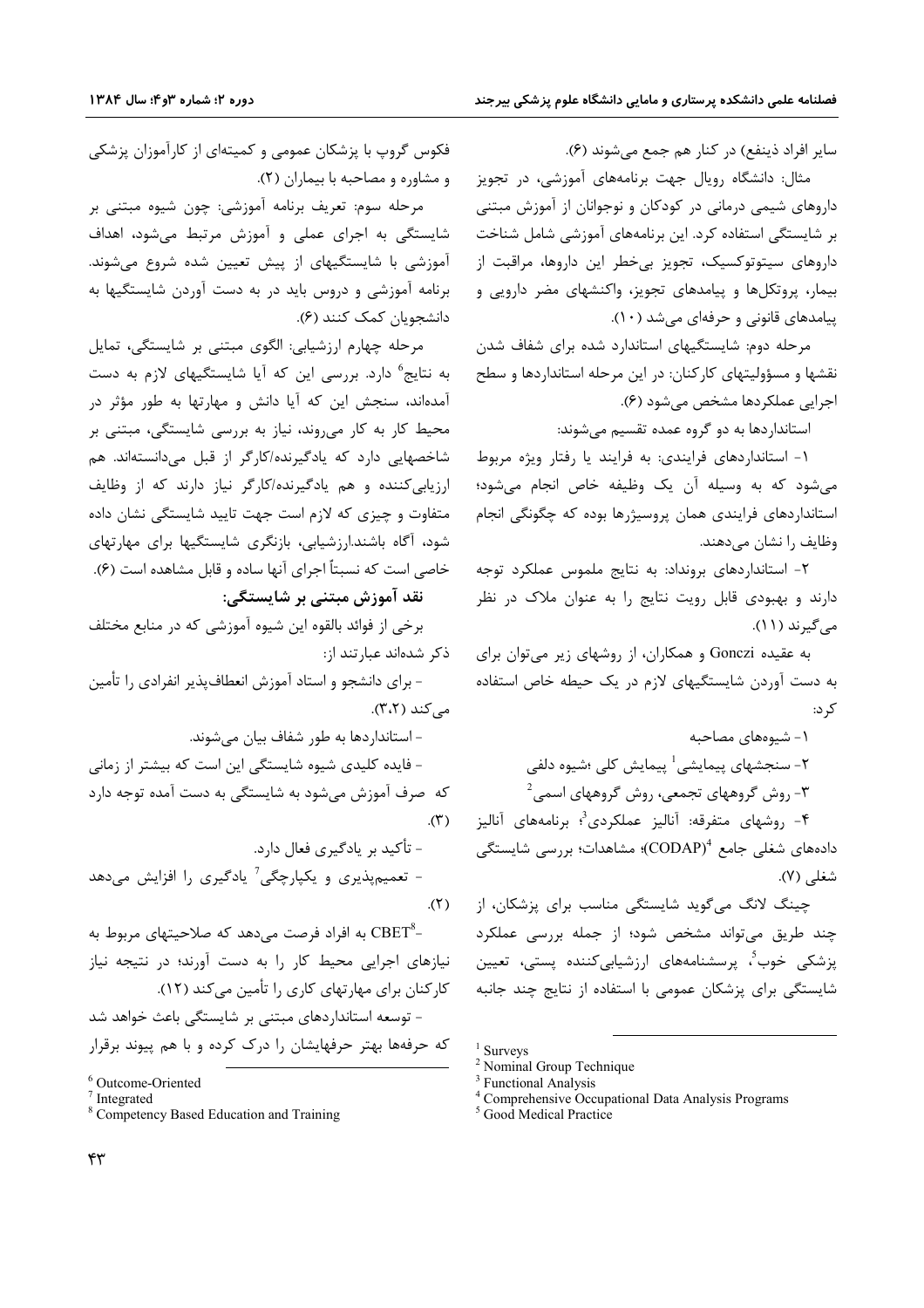کنند؛ بیشتر سازمانهای حرفهای از فرایندهای توسعه استاندارد (با توجه به جنبه برنامه آموزشی) برای بهبود گفتگوها و ارتباطات بین خود و دانشگاهها استفاده می کنند (۴).

این شیوه از چندین جنبه مورد نقد قرار گرفته است:

- آنالیز وظایف نقشهای حرفهای مشکل است.

- در بررسی شایستگی، مفهوم مستقلی وجود ندارد و هر کس به شکلی که مقصود خودش است آن ,ا تعبیرمی کند.

- شیوه شایستگی بر اساس چارچوب رفتاری است که برای شکستن نقشهای کاری تلاش می کند که باعث نادیده گرفتن ارتباط وظایف افراد می شود؛ مقصود در جایی (موقعیتی) است که وظیفه قرار گرفته است؛ از این رو طبیعت مرکب واقعیتها در جهان واقعی را نمی تواند نشان دهد و این خطر وجود دارد که این تعاریف محدود شده بر دوره درسی حاکم شود که مناسب یادگیری در سطوح بالای آموزشی نیست.

– شیوه فرمهای بازنگری برای ماندن و عبور کردن داوطلبان صوری بوده و اغلب بیانگیزگی ایجاد مینماید و کارآموزان ,ا تشویق می نماید تا تکالیف را برای گذراندن درس، درست انجام دهند تا این که تفکر انتقادی و بهتر بودن مدّ نظرشان باشد.

- بخشهای مرتبط (کارآموز، کارکنان، اشخاص حرفهای و مدیران) ممکن است دیدگاه متفاوتی از جنبههای شغلی که مهم است، داشته باشند (٢).

برخی از دانشجویان این درک را داشتهاند که این چنین فعالیتهایی تا حد زیادی وقتگیر است و فکر میکنند که

## می تواند مانع فرصتهای یادگیری و لذت از تمرینات عمومی شود  $(7)$ .

- شیوه مبتنی بر شایستگی، فرایند یادگیری را نادیده می گیرد؛ فرایند یادگیری می تواند در یادگیری دراز مدت مؤثر ىاشد.

## نتيجه گيري

آموزش مبتنی بر شایستگی ترکیبی از دانش، مهارتها و نگرشهای مورد نیاز برای انجام وظایف اختصاصی است. برای این شیوه آموزشی باید چهار مرحله زیر انجام شود:

۱- تعریف وظایف و فعالیتهایی که انتظار می ود کارکنان انجام دهند.

۲- شایستگیهای استاندارد شده برای شفافشدن نقشها و مسؤوليتهاى كاركنان

٣- تعريف برنامه أموزشي ۴- ارز شیابی

در مقایسه با شیوههای سنتی، آموزش مبتنی بر شایستگی به طور بالقوه به سمت كارآموزي انعطافپذير و انفرادي، شفافسازی استانداردها و افزایش مسؤرلیتپذیری اجتماعی هدایت می شود؛ اگر به طور نامناسب بکاربرده شود ممکن است باعث ہے انگیز گے، تمرکز روی حداقل استانداردھا، افزایش بار اجرایی و کاهش محتوی آموزشی شود.

#### منابع:

1- Redman RW, Lenburg CB, Hinton Walker P. Competency assessment: methods for development and implementation in nursing education. Online Journal of Issues in Nursing. 1999. Available From: http://www.nursingworld.org/ojin/topic10/tpc10 3.htm

2- Boritz IE, Carnaghan CA. Competency-based education and assessment for the accounting profession: A critical review, 2003; 2(1): 7-43.

3- Leung WC. Competency based medical training: review. BMJ. 2002; 325: 693-96.

4- Bowden J. Competency-based education- Neither a Panacea nor a Pariah' Paper present to TEND97, Abu Dhabi, April 6-8 Available from: http://crm.hct.ac.ae/events/archive/tend/018bowden.html.

5-Biemans H, Nieuwenhuis I, Pofll R, Mulder M. Wesselink R Competence-based VET in the Netherlands: background and pitfalls. Journal of Vocational Education and Training. 2004; 56 (4): 523-538

6-Voorhees RA. Competency-Based Learning Models: A Necessary Future. 2001; 110: 5-13.

7- The CHANGE Project. Capacity-Building and Competencies-Based Training in Health Communication and Development. Educational Development Washington Academy for DC.2004: Available From: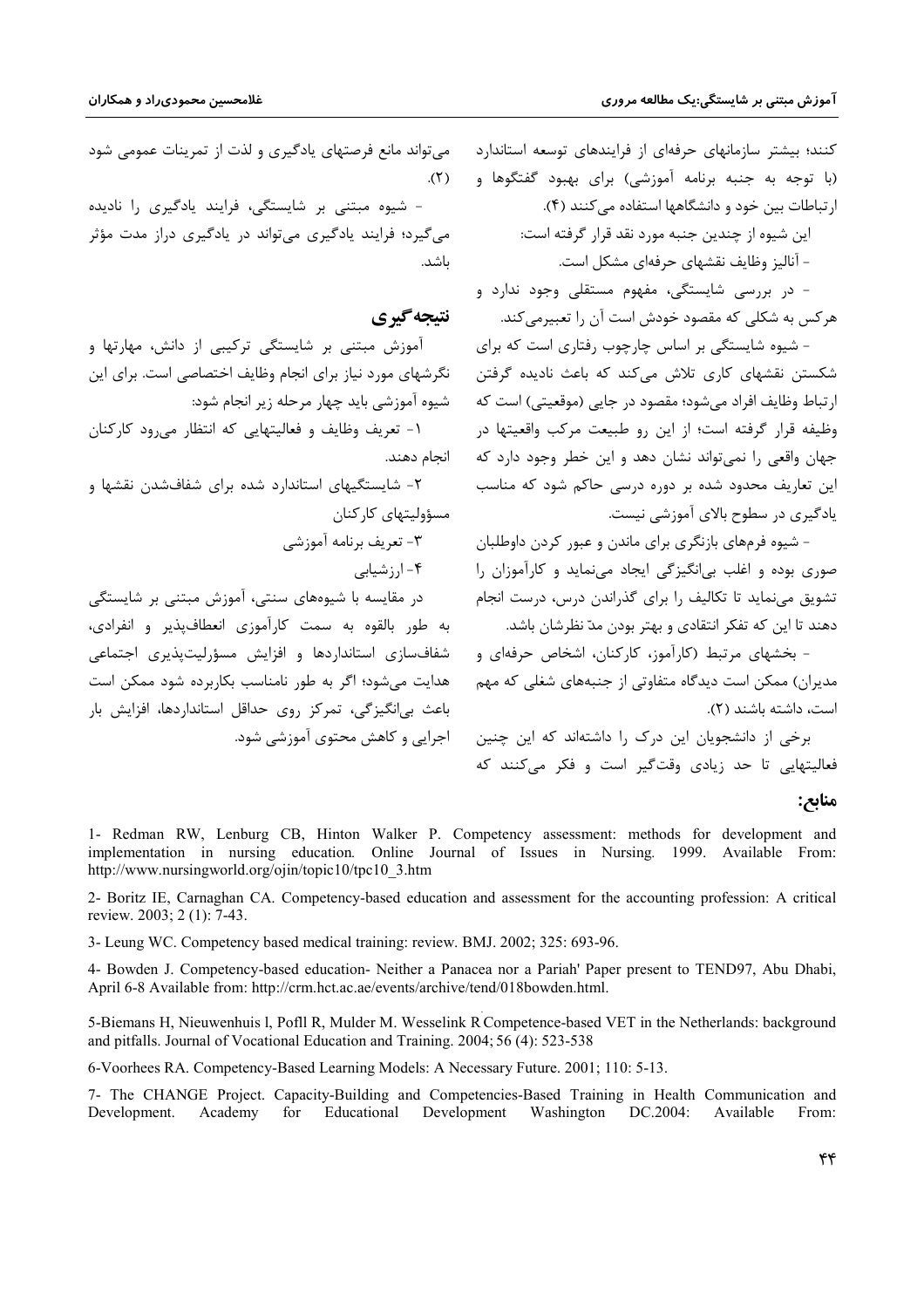http://www.changeproject.org

8- Sanson-Fisher RW, Rolfe IE, Willams N. Competency based teaching: the need for a new approach to teaching clinical skills in the undergraduate medical education course. Medical Teacher. 2005; 27 (1): 29-36.

9- Magennis S, Conway J. Steps on the road towards competency based training developments in ICAI's education & training process. Accountancy Ireland. 2005; 37 (5): 85-87.

10- Royal College of Nursing. Competencies: an integrated competency framework for training programmes in the safe administration of chemotherapy to children and young people. London: RCN.2005. Available From: http://www.rcn.org.uk/publications/pdf/ChemotherapyCompetencies.pdf

11- Tunajek SK. Professional standards and public accountability. AANA J. 2006; 74 (1): 25-28.

12- Kerka S. Competency-based education and training Myths and Realities. ACVE project.1998. Available From: http://www.cete.org/acve/textonly/docgen.asp?tbl=mr&ID=65.